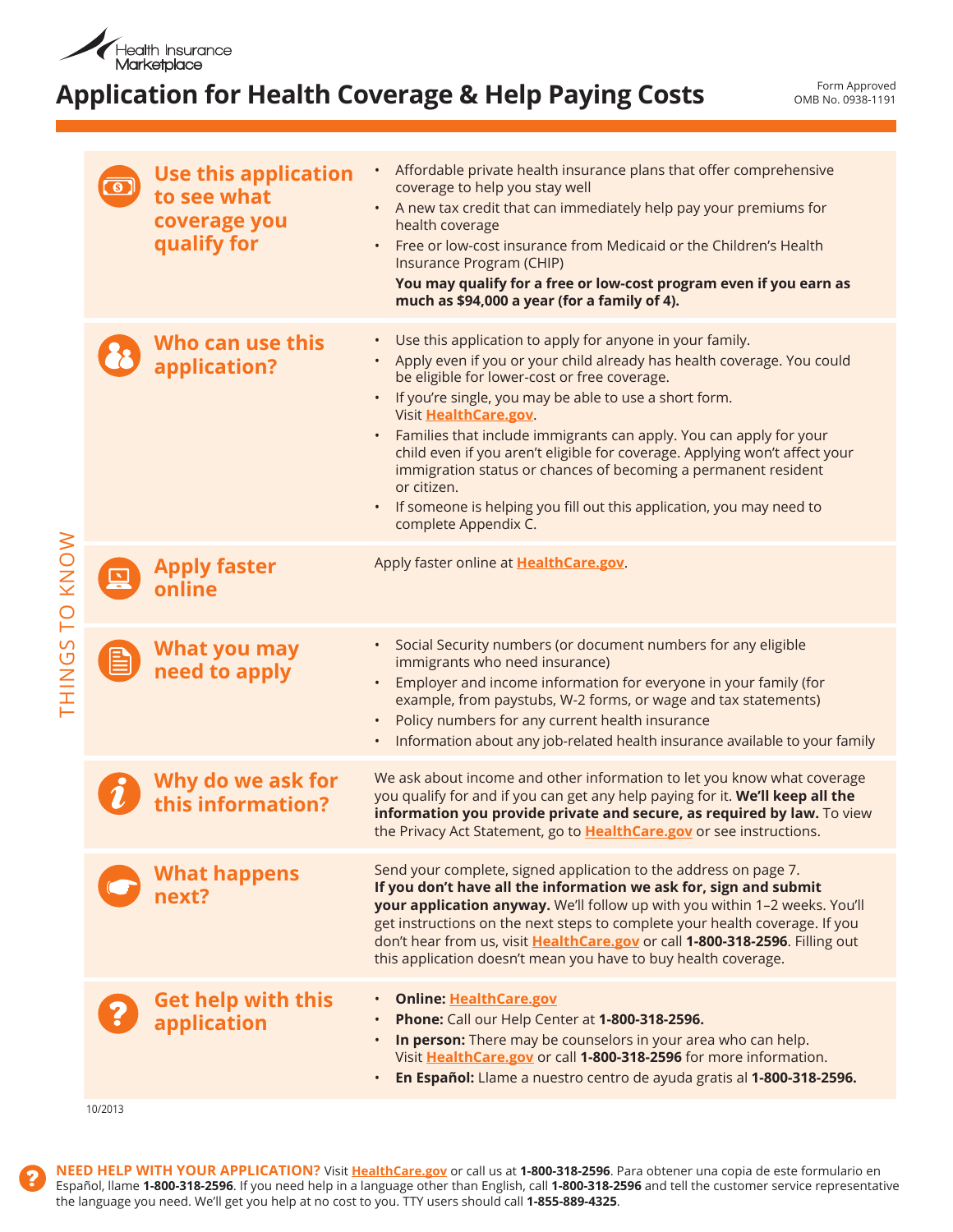#### **STEP 1 Tell us about yourself.**

(We need one adult in the family to be the contact person for your application.)

| 1. First name                                       | Middle name                                                                              |           | Last name              |            | Suffix                       |
|-----------------------------------------------------|------------------------------------------------------------------------------------------|-----------|------------------------|------------|------------------------------|
|                                                     | 2. Home address (Leave blank if you don't have one.)                                     |           |                        |            | 3. Apartment or suite number |
| 4. City                                             |                                                                                          | 5. State  | 6. ZIP code            | 7. County  |                              |
| 8. Mailing address (if different from home address) |                                                                                          |           |                        |            | 9. Apartment or suite number |
| 10. City                                            |                                                                                          | 11. State | 12. ZIP code           | 13. County |                              |
| 14. Phone number                                    |                                                                                          |           | 15. Other phone number |            |                              |
|                                                     |                                                                                          |           |                        |            |                              |
|                                                     | 16. Do you want to get information about this application by email? $\Box$ Yes $\Box$ No |           |                        |            |                              |
| Email address:                                      |                                                                                          |           |                        |            |                              |
|                                                     | 17. What is your preferred spoken or written language (if not English)?                  |           |                        |            |                              |
|                                                     |                                                                                          |           |                        |            |                              |

# **STEP 2** Tell us about your family.

#### **Who do you need to include on this application?**

Tell us about all the family members who live with you. If you file taxes, we need to know about everyone on your tax return. (You don't need to file taxes to get health coverage.)

- 
- 
- 
- Your unmarried partner who needs health coverage (if you're over 21)
- don't live with you
- Anyone else under 21 who you take care of and lives with you

#### **DO Include: You DON'T have to include:**

- Yourself **Figure 1.1 To 2.5 To 2.5 All 2.5 All 2.5 All 2.5 All 2.5 All 2.5 All 2.5 All 2.5 All 2.6 All 2.6 All 2.6 All 2.6 All 2.6 All 2.6 All 2.6 All 2.6 All 2.6 All 2.6 All 2.6 All 2.6 All 2.6 All 2.6 All 2.6 All 2.6 All**
- Your spouse **Accord Provide Contract Contract Contract Contract Contract Contract Contract Contract Contract Contract Contract Contract Contract Contract Contract Contract Contract Contract Contract Contract Contract Contr**
- Your children under 21 who live with you **•** Your parents who live with you, but file their own tax return
- Anyone you include on your tax return, even if they **•** Other adult relatives who file their own tax return

The amount of assistance or type of program you qualify for depends on the number of people in your family and their incomes. This information helps us make sure everyone gets the best coverage they can.

**Complete Step 2 for each person in your family.** Start with yourself, then add other adults and children. If you have more than 2 people in your family, you'll need to make a copy of the pages and attach them. You don't need to provide immigration status or a Social Security Number (SSN) for family members who don't need health coverage. We'll keep all the information you provide private and secure as required by law. We'll use personal information only to check if you're eligible for health coverage.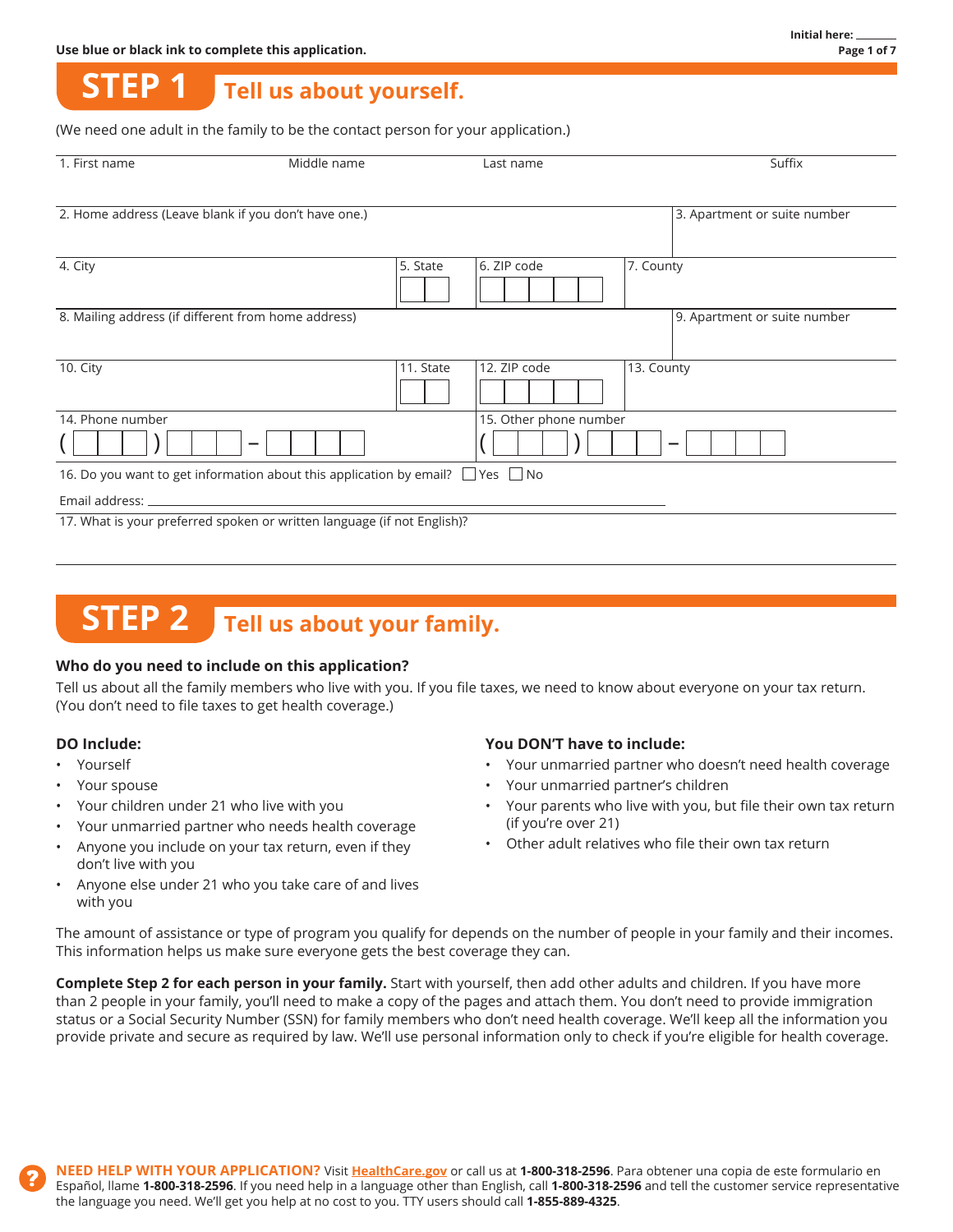### **STEP 2: PERSON 1 (Start with yourself)**

Complete Step 2 for yourself, your spouse/partner and children who live with you, and/or anyone on your same federal income tax return if you file one. See page 1 for more information about who to include. If you don't file a tax return, remember to still add family members who live  $with you$ 

| with you.                                                                                                                                                                                                                                                                              |                               |                               |                                              |                                    |                                                                                                                                          |
|----------------------------------------------------------------------------------------------------------------------------------------------------------------------------------------------------------------------------------------------------------------------------------------|-------------------------------|-------------------------------|----------------------------------------------|------------------------------------|------------------------------------------------------------------------------------------------------------------------------------------|
| 1. First name                                                                                                                                                                                                                                                                          | Middle name                   |                               | Last name                                    |                                    | Suffix                                                                                                                                   |
| 2. Relationship to you?                                                                                                                                                                                                                                                                |                               | 3. Date of birth (mm/dd/yyyy) |                                              |                                    | 4. Sex                                                                                                                                   |
| <b>SELF</b>                                                                                                                                                                                                                                                                            |                               |                               |                                              |                                    | $\Box$ Male<br>$\Box$ Female                                                                                                             |
|                                                                                                                                                                                                                                                                                        |                               |                               |                                              |                                    |                                                                                                                                          |
| 5. Social Security number (SSN)                                                                                                                                                                                                                                                        |                               |                               |                                              |                                    |                                                                                                                                          |
| helpful since it can speed up the application process. We use SSNs to check income and other information to see who's eligible for help with<br>health coverage costs. For help getting an SSN, call 1-800-772-1213 or visit socialsecurity.gov. TTY users should call 1-800-325-0778. |                               |                               |                                              |                                    | We need this if you want health coverage and have an SSN. Even if you don't want health coverage for yourself, providing your SSN can be |
| 6. Do you plan to file a federal income tax return NEXT YEAR?<br>(You can still apply for health insurance even if you don't file a federal income tax return.)                                                                                                                        |                               |                               |                                              |                                    |                                                                                                                                          |
| <b>TYES. If yes,</b> please answer questions a-c.                                                                                                                                                                                                                                      |                               |                               | $\Box$ <b>NO.</b> If no, skip to question c. |                                    |                                                                                                                                          |
| a. Will you file jointly with a spouse? $\Box$ Yes $\Box$ No                                                                                                                                                                                                                           |                               |                               |                                              |                                    |                                                                                                                                          |
|                                                                                                                                                                                                                                                                                        |                               |                               |                                              |                                    |                                                                                                                                          |
| b. Will you claim any dependents on your tax return? $\Box$ Yes $\Box$ No                                                                                                                                                                                                              |                               |                               |                                              |                                    |                                                                                                                                          |
|                                                                                                                                                                                                                                                                                        |                               |                               |                                              |                                    |                                                                                                                                          |
| c. Will you be claimed as a dependent on someone's tax return? $\Box$ Yes $\Box$ No                                                                                                                                                                                                    |                               |                               |                                              |                                    |                                                                                                                                          |
|                                                                                                                                                                                                                                                                                        |                               |                               |                                              |                                    |                                                                                                                                          |
|                                                                                                                                                                                                                                                                                        |                               |                               |                                              |                                    |                                                                                                                                          |
| 7. Are you pregnant? $\Box$ Yes $\Box$ No a. If yes, how many babies are expected during this pregnancy?                                                                                                                                                                               |                               |                               |                                              |                                    |                                                                                                                                          |
| 8. Do you need health coverage?<br>(Even if you have insurance, there might be a program with better coverage or lower costs.)                                                                                                                                                         |                               |                               |                                              |                                    |                                                                                                                                          |
| <b>Properly YES.</b> If yes, answer all the questions below.                                                                                                                                                                                                                           |                               |                               |                                              | Leave the rest of this page blank. | $\Box$ NO. If no, SKIP to the income questions on page 3.                                                                                |
| 9. Do you have a physical, mental, or emotional health condition that causes limitations in activities (like bathing, dressing, daily<br>chores, etc.) or live in a medical facility or nursing home? $\Box$ Yes $\Box$ No                                                             |                               |                               |                                              |                                    |                                                                                                                                          |
| 10. Are you a U.S. citizen or U.S. national? □ Yes □ No                                                                                                                                                                                                                                |                               |                               |                                              |                                    |                                                                                                                                          |
| 11. If you aren't a U.S. citizen or U.S. national, do you have eligible immigration status? (See instructions.)                                                                                                                                                                        |                               |                               |                                              |                                    |                                                                                                                                          |
| $\Box$ Yes. Fill in your document type and ID number below. $\Box$ No                                                                                                                                                                                                                  |                               |                               |                                              |                                    |                                                                                                                                          |
| a. Immigration document type:                                                                                                                                                                                                                                                          |                               |                               | b. Document ID number                        |                                    |                                                                                                                                          |
|                                                                                                                                                                                                                                                                                        |                               |                               |                                              |                                    |                                                                                                                                          |
| c. Have you lived in the U.S. since 1996?<br>$Yes$ No                                                                                                                                                                                                                                  |                               |                               |                                              |                                    | d. Are you, or your spouse or parent, a veteran or an active-duty<br>member of the U.S. military? $\Box$ Yes $\Box$ No                   |
| 12. Do you want help paying for medical bills from the last 3 months? □ Yes □ No                                                                                                                                                                                                       |                               |                               |                                              |                                    |                                                                                                                                          |
| 13. Do you live with at least one child under the age of 19, and are you the main person taking care of this child? $\Box$ Yes $\Box$ No                                                                                                                                               |                               |                               |                                              |                                    |                                                                                                                                          |
| 14. Are you a full-time student? □ Yes □ No                                                                                                                                                                                                                                            |                               |                               |                                              |                                    | 15. Were you in foster care at age 18 or older? □ Yes □ No                                                                               |
| 16. If Hispanic/Latino, ethnicity (OPTIONAL-check all that apply.)                                                                                                                                                                                                                     |                               |                               |                                              |                                    |                                                                                                                                          |
| $\Box$ Mexican $\Box$ Mexican American $\Box$ Chicano/a                                                                                                                                                                                                                                |                               | Puerto Rican $\Box$ Cuban     | Other_                                       |                                    |                                                                                                                                          |
| 17. Race (OPTIONAL-check all that apply.)                                                                                                                                                                                                                                              |                               |                               |                                              |                                    |                                                                                                                                          |
| White                                                                                                                                                                                                                                                                                  | American Indian or            | Filipino                      |                                              | Vietnamese                         | Guamanian or Chamorro                                                                                                                    |
| <b>Black or African</b><br>American<br>Chinese                                                                                                                                                                                                                                         | Alaska Native<br>Asian Indian | Japanese<br>Korean            |                                              | Other Asian<br>Native Hawaiian     | Samoan<br>Other Pacific Islander<br>Other                                                                                                |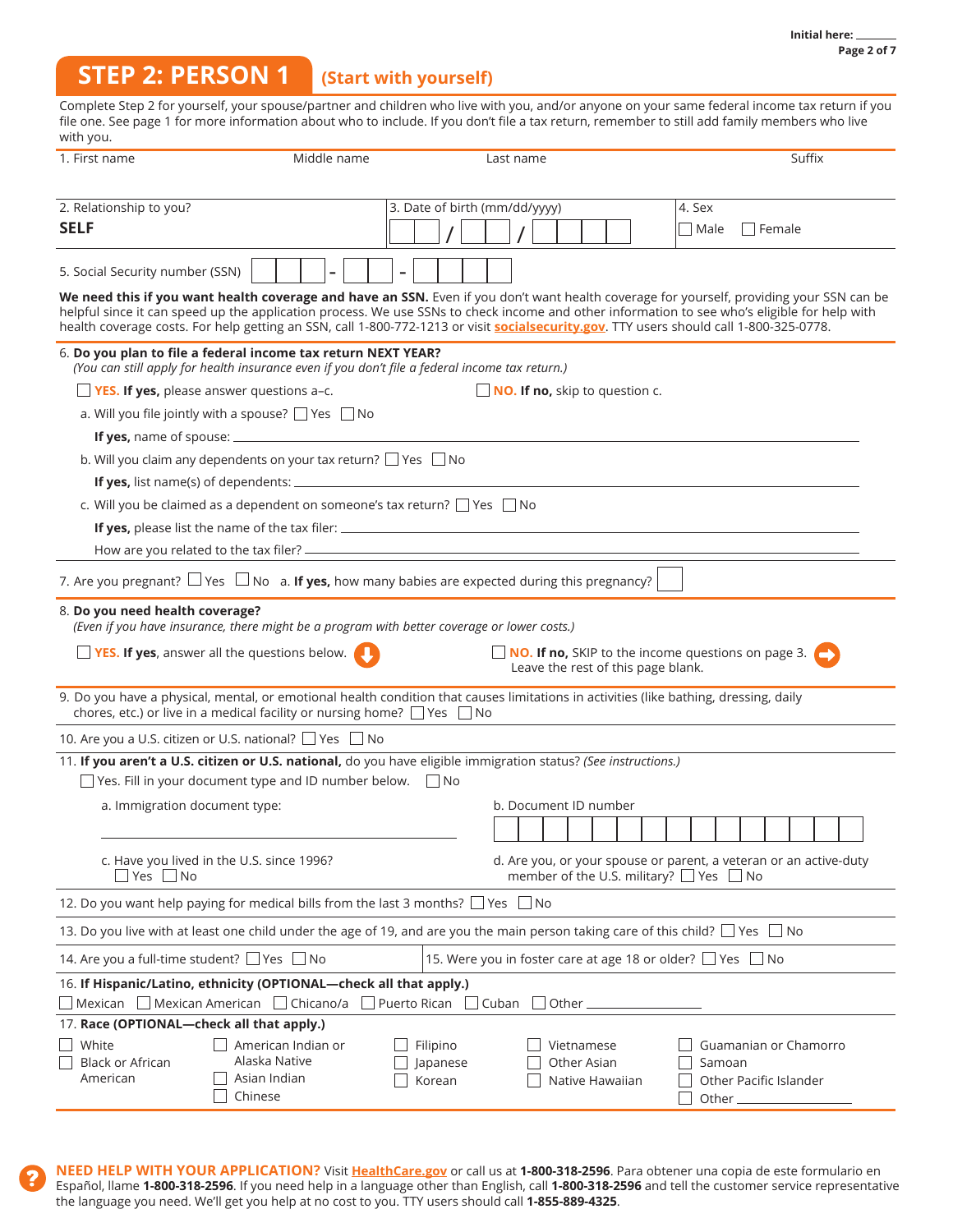## **STEP 2: PERSON 1 (Continue with yourself)**

### **Current job & income information**

**Employed:** If you're currently employed, tell us about your income. Start with question 18.

**Not employed:** Skip to question 28.

**Self-employed:** Skip to question 27.

#### **CURRENT JOB 1:**

| 18. Employer name                              |                                                                                                               |                                                                                                                                                                                                                                 |                                               |                           |                                                                                                                                                                               |
|------------------------------------------------|---------------------------------------------------------------------------------------------------------------|---------------------------------------------------------------------------------------------------------------------------------------------------------------------------------------------------------------------------------|-----------------------------------------------|---------------------------|-------------------------------------------------------------------------------------------------------------------------------------------------------------------------------|
| a. Employer address                            |                                                                                                               |                                                                                                                                                                                                                                 |                                               |                           |                                                                                                                                                                               |
| b. City<br>20. Wages/tips (before taxes)<br>\$ | $\Box$ Hourly<br>$\Box$ Twice a month                                                                         | c. State<br>$\Box$ Weekly<br>$\Box$ Monthly<br><b>CURRENT JOB 2:</b> (If you have more jobs and need more space, attach another sheet of paper.)                                                                                | d. ZIP code<br>Every 2 weeks<br>$\Box$ Yearly | 19. Employer phone number | 21. Average hours worked each WEEK                                                                                                                                            |
| 22. Employer name                              |                                                                                                               |                                                                                                                                                                                                                                 |                                               |                           |                                                                                                                                                                               |
| a. Employer address                            |                                                                                                               |                                                                                                                                                                                                                                 |                                               |                           |                                                                                                                                                                               |
| b. City<br>24. Wages/tips (before taxes)<br>\$ | $\Box$ Hourly<br>$\Box$ Twice a month                                                                         | c. State<br>$\Box$ Weekly<br>$\Box$ Monthly                                                                                                                                                                                     | d. ZIP code<br>Every 2 weeks<br>$\Box$ Yearly | 23. Employer phone number | 25. Average hours worked each WEEK                                                                                                                                            |
|                                                |                                                                                                               | 26. In the past year, did you: □ Change jobs □ Stop working □ Start working fewer hours □ None of these                                                                                                                         |                                               |                           |                                                                                                                                                                               |
| a. Type of work: _                             | 27. If self-employed, answer the following questions:<br>this self-employment this month? (See instructions.) | b. How much net income (profits once business expenses are paid) will you get from                                                                                                                                              |                                               | \$                        |                                                                                                                                                                               |
|                                                |                                                                                                               |                                                                                                                                                                                                                                 |                                               |                           | 28. OTHER INCOME THIS MONTH: Check all that apply, and give the amount and how often you get it. Check here if none.                                                          |
| $\Box$ Unemployment                            | \$                                                                                                            | NOTE: You don't need to tell us about child support, veteran's payment, or Supplemental Security Income (SSI).<br>How often? $\_\_\_\_\_\_\_\_\_\_\_\_\_\_\_$                                                                   | $\Box$ Alimony received                       | S                         | How often? ____________                                                                                                                                                       |
| Pension                                        | \$                                                                                                            | How often? __________                                                                                                                                                                                                           | $\Box$ Net farming/fishing                    | \$                        | How often? __________                                                                                                                                                         |
| $\Box$ Social Security                         | \$                                                                                                            | How often? _________                                                                                                                                                                                                            | $\Box$ Net rental/royalty                     | \$                        | How often? _________                                                                                                                                                          |
| Retirement<br>accounts                         | \$                                                                                                            | How often? $\_$                                                                                                                                                                                                                 | Other income<br>Type:                         | \$                        | How often?                                                                                                                                                                    |
|                                                |                                                                                                               | federal income tax return, telling us about them could make the cost of health coverage a little lower.<br>NOTE: You shouldn't include a cost that you already considered in your answer to net self-employment (question 27b). |                                               |                           | 29. DEDUCTIONS: Check all that apply, and give the amount and how often you get it. If you pay for certain things that can be deducted on a                                   |
| $\Box$ Alimony paid                            | \$                                                                                                            | How often? __________                                                                                                                                                                                                           | Other deductions<br>Type: Type:               | \$                        | How often? ___________                                                                                                                                                        |
| $\Box$ Student loan<br>interest                | \$                                                                                                            | How often? __________                                                                                                                                                                                                           |                                               |                           |                                                                                                                                                                               |
|                                                |                                                                                                               | 30. YEARLY INCOME: Complete only if your income changes from month to month.<br>If you don't expect changes to your monthly income, skip to the next person.                                                                    |                                               |                           | <b>THANKS!</b>                                                                                                                                                                |
| Your total income this year<br>\$              | \$                                                                                                            | Your total income next year (if you think it will be different)                                                                                                                                                                 |                                               |                           | This is all we need to know<br>about you.<br>NEED HELP WITH YOUR APPLICATION? Visit HealthCare.gov or call us at 1-800-318-2596. Para obtener una copia de este formulario en |
|                                                |                                                                                                               |                                                                                                                                                                                                                                 |                                               |                           | Español, llame 1-800-318-2596. If you need help in a language other than English, call 1-800-318-2596 and tell the customer service representative                            |

the language you need. We'll get you help at no cost to you. TTY users should call **1-855-889-4325**.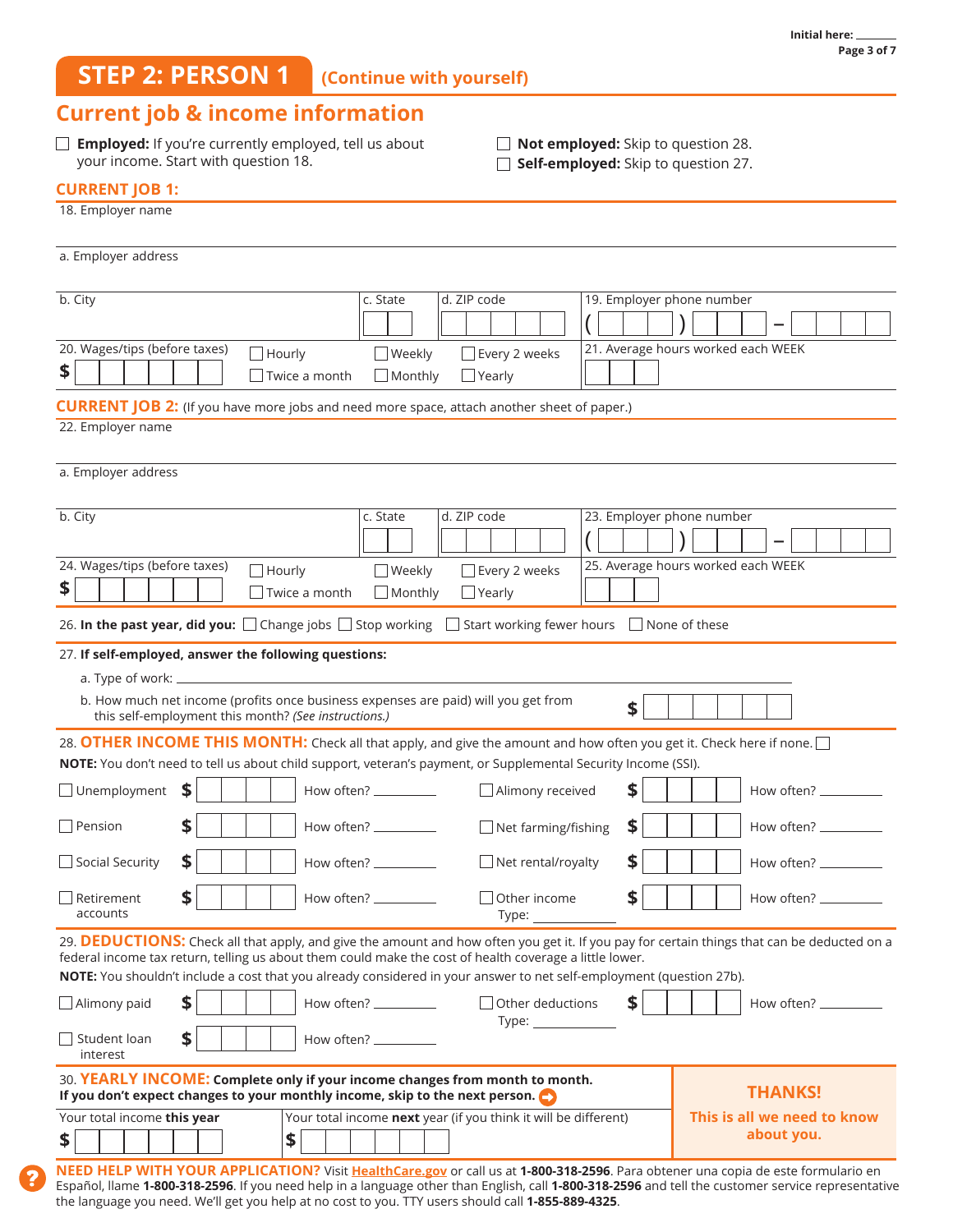## **STEP 2: PERSON 2**

#### **If you have more than two people to include, make a copy of Step 2: Person 2 (pages 4 and 5) and complete.**

Complete Step 2 for yourself, your spouse/partner and children who live with you, and/or anyone on your same federal income tax return if you file one. See page 1 for more information about who to include. If you don't file a tax return, remember to still add family members who live with you.

| 1. First name                                                                   | Middle name                                                                                                                                                                   |                                | Last name                                                                                                                         | Suffix                                                                                                                                        |
|---------------------------------------------------------------------------------|-------------------------------------------------------------------------------------------------------------------------------------------------------------------------------|--------------------------------|-----------------------------------------------------------------------------------------------------------------------------------|-----------------------------------------------------------------------------------------------------------------------------------------------|
|                                                                                 |                                                                                                                                                                               |                                |                                                                                                                                   |                                                                                                                                               |
| 2. Relationship to you? (See instructions.)                                     |                                                                                                                                                                               | 3. Date of birth (mm/dd/yyyy)  |                                                                                                                                   | 4. Sex                                                                                                                                        |
|                                                                                 |                                                                                                                                                                               |                                |                                                                                                                                   | l Female<br>  Male                                                                                                                            |
| 5. Social Security number (SSN)                                                 |                                                                                                                                                                               |                                | and PERSON 2 has an SSN.                                                                                                          | We need this if you want health coverage for PERSON 2                                                                                         |
|                                                                                 | 6. Does PERSON 2 live at the same address as you? $\Box$ Yes $\Box$ No                                                                                                        |                                |                                                                                                                                   |                                                                                                                                               |
| <b>If no, list address:</b>                                                     |                                                                                                                                                                               |                                |                                                                                                                                   |                                                                                                                                               |
|                                                                                 | 7. Does PERSON 2 plan to file a federal income tax return NEXT YEAR?<br>(You can still apply for health insurance even if PERSON 2 doesn't file a federal income tax return.) |                                |                                                                                                                                   |                                                                                                                                               |
|                                                                                 | $\Box$ YES. If yes, please answer questions a-c.                                                                                                                              |                                | NO. If no, skip to question c.                                                                                                    |                                                                                                                                               |
|                                                                                 | a. Will PERSON 2 file jointly with a spouse? $\Box$ Yes $\Box$ No                                                                                                             |                                |                                                                                                                                   |                                                                                                                                               |
|                                                                                 |                                                                                                                                                                               |                                |                                                                                                                                   |                                                                                                                                               |
|                                                                                 | b. Will PERSON 2 claim any dependents on his or her tax return? $\Box$ Yes $\Box$ No                                                                                          |                                |                                                                                                                                   |                                                                                                                                               |
|                                                                                 |                                                                                                                                                                               |                                |                                                                                                                                   |                                                                                                                                               |
|                                                                                 | c. Will PERSON 2 be claimed as a dependent on someone's tax return? $\Box$ Yes $\Box$ No                                                                                      |                                |                                                                                                                                   |                                                                                                                                               |
|                                                                                 |                                                                                                                                                                               |                                |                                                                                                                                   |                                                                                                                                               |
|                                                                                 |                                                                                                                                                                               |                                |                                                                                                                                   |                                                                                                                                               |
|                                                                                 |                                                                                                                                                                               |                                |                                                                                                                                   |                                                                                                                                               |
|                                                                                 | 8. Is PERSON 2 pregnant? $\Box$ Yes $\Box$ No a. If yes, how many babies are expected during this pregnancy?                                                                  |                                |                                                                                                                                   |                                                                                                                                               |
| 9. Does PERSON 2 need health coverage?                                          | (Even if PERSON 2 has insurance, there might be a program with better coverage or lower costs.)                                                                               |                                |                                                                                                                                   |                                                                                                                                               |
|                                                                                 | $\Box$ YES. If yes, answer all the questions below.                                                                                                                           |                                | NO. If no, SKIP to the income questions on page 5.                                                                                |                                                                                                                                               |
|                                                                                 |                                                                                                                                                                               |                                | Leave the rest of this page blank.                                                                                                |                                                                                                                                               |
|                                                                                 |                                                                                                                                                                               |                                |                                                                                                                                   | 10. Does PERSON 2 have a physical, mental, or emotional health condition that causes limitations in activities (like bathing, dressing, daily |
|                                                                                 | chores, etc.) or live in a medical facility or nursing home? $\Box$ Yes $\Box$ No                                                                                             |                                |                                                                                                                                   |                                                                                                                                               |
|                                                                                 | 11. Is PERSON 2 a U.S. citizen or U.S. national? □ Yes □ No                                                                                                                   |                                |                                                                                                                                   |                                                                                                                                               |
|                                                                                 | 12. If PERSON 2 isn't a U.S. citizen or U.S. national, do they have eligible immigration status? (See instructions.)                                                          |                                |                                                                                                                                   |                                                                                                                                               |
|                                                                                 | $\Box$ Yes. Fill in PERSON 2's document type and ID number below. $\Box$ No                                                                                                   |                                |                                                                                                                                   |                                                                                                                                               |
| a. Immigration document type:                                                   |                                                                                                                                                                               |                                | b. Document ID number                                                                                                             |                                                                                                                                               |
|                                                                                 |                                                                                                                                                                               |                                |                                                                                                                                   |                                                                                                                                               |
| Yes     No                                                                      | c. Has PERSON 2 lived in the U.S. since 1996?                                                                                                                                 |                                |                                                                                                                                   | d. Is PERSON 2, or PERSON 2's spouse or parent, a veteran or an<br>active-duty member of the U.S. military? □ Yes □ No                        |
| 13. Does PERSON 2 want help paying for<br>medical bills from the last 3 months? |                                                                                                                                                                               |                                | 14. Does PERSON 2 live with at least one child under the age of 19,<br>and is PERSON 2 the main person taking care of this child? | 15. Was PERSON 2 in foster<br>care at age 18 or older?                                                                                        |
| $\Box$ Yes $\Box$ No                                                            | $\Box$ Yes $\Box$ No                                                                                                                                                          |                                |                                                                                                                                   | $\Box$ Yes $\Box$ No                                                                                                                          |
|                                                                                 | Please answer the following questions if PERSON 2 is 22 or younger:                                                                                                           |                                |                                                                                                                                   |                                                                                                                                               |
| a. If yes, end date: $=$                                                        | 16. Did PERSON 2 have insurance through a job and lose it within the past 3 months? $\Box$ Yes $\Box$ No                                                                      | b. Reason the insurance ended: |                                                                                                                                   | 17. Is PERSON 2 a full-time student?<br>$\Box$ Yes $\Box$ No                                                                                  |
|                                                                                 | 18. If Hispanic/Latino, ethnicity (OPTIONAL—check all that apply.)                                                                                                            |                                |                                                                                                                                   |                                                                                                                                               |
|                                                                                 | $\Box$ Mexican $\Box$ Mexican American $\Box$ Chicano/a $\Box$ Puerto Rican $\Box$ Cuban $\Box$ Other $\Box$                                                                  |                                |                                                                                                                                   |                                                                                                                                               |
| 19. Race (OPTIONAL-check all that apply.)                                       |                                                                                                                                                                               |                                |                                                                                                                                   |                                                                                                                                               |
| White                                                                           | American Indian or                                                                                                                                                            | Filipino                       | Vietnamese                                                                                                                        | Guamanian or Chamorro                                                                                                                         |
| <b>Black or African</b>                                                         | Alaska Native                                                                                                                                                                 | $\Box$ Japanese                | Other Asian                                                                                                                       | Samoan                                                                                                                                        |
| American                                                                        | Asian Indian<br>Chinese                                                                                                                                                       | Korean                         | Native Hawaiian                                                                                                                   | Other Pacific Islander<br>Other $\mathbf{-}$                                                                                                  |
|                                                                                 |                                                                                                                                                                               |                                |                                                                                                                                   | Now, tell us about any income from PERSON 2 on the back.                                                                                      |
|                                                                                 |                                                                                                                                                                               |                                |                                                                                                                                   |                                                                                                                                               |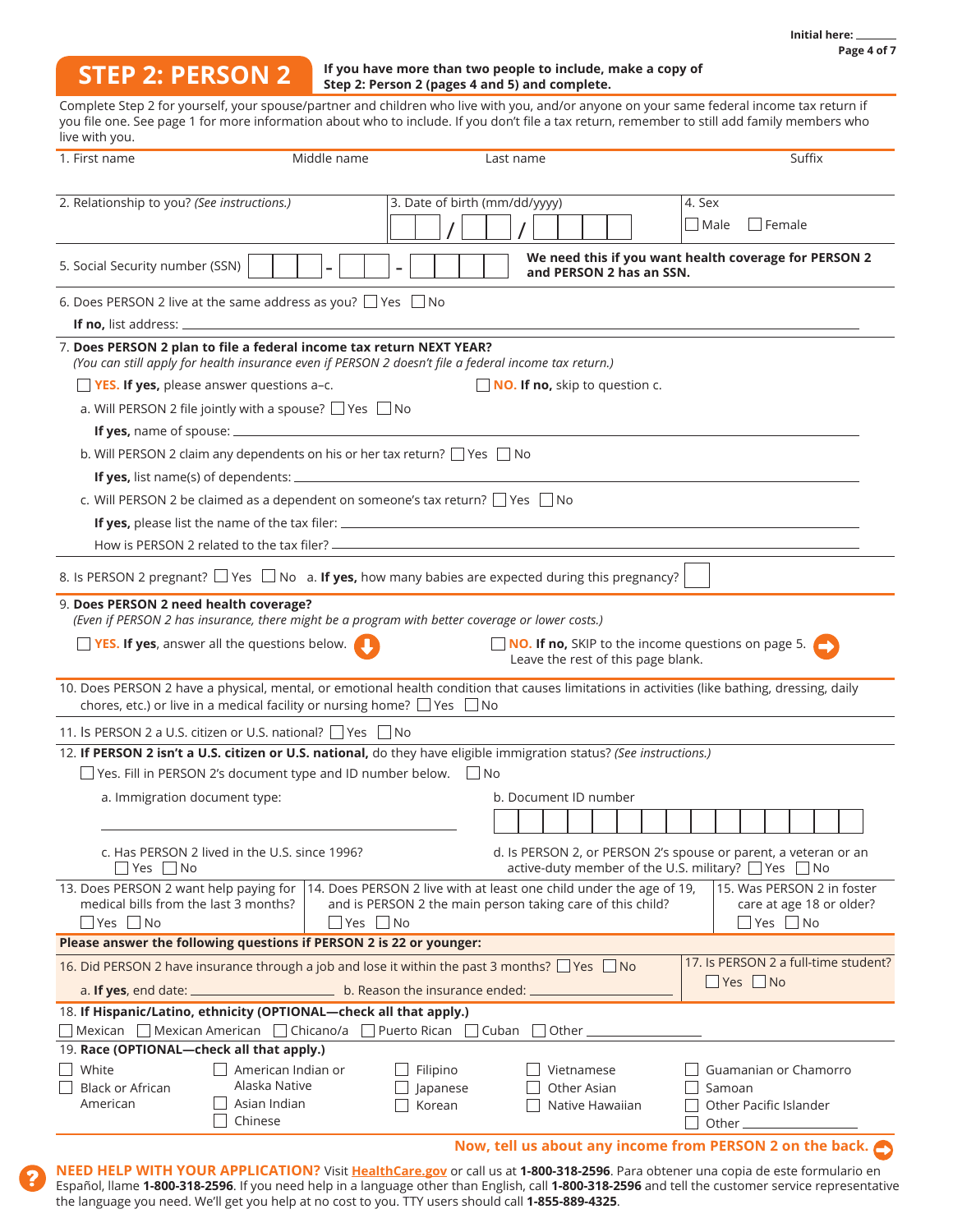## **STEP 2: PERSON 2**

## **Current job & income information**

**Employed:** If PERSON 2 is currently employed, tell us about his or her income. Start with question 20.

**Not employed:** Skip to question 30.

**Self-employed:** Skip to question 29.

#### **CURRENT JOB 1:**

| 20. Employer name                                                                                                                                                                                                                                                                                                                                                                          |                                                              |  |  |  |
|--------------------------------------------------------------------------------------------------------------------------------------------------------------------------------------------------------------------------------------------------------------------------------------------------------------------------------------------------------------------------------------------|--------------------------------------------------------------|--|--|--|
| a. Employer address                                                                                                                                                                                                                                                                                                                                                                        |                                                              |  |  |  |
| b. City<br>d. ZIP code<br>c. State                                                                                                                                                                                                                                                                                                                                                         | 21. Employer phone number                                    |  |  |  |
| 22. Wages/tips (before taxes)<br>$\Box$ Hourly<br>$\Box$ Weekly<br>$\Box$ Every 2 weeks                                                                                                                                                                                                                                                                                                    | 23. Average hours worked each WEEK                           |  |  |  |
| \$<br>Twice a month<br>$\Box$ Monthly<br>$\Box$ Yearly                                                                                                                                                                                                                                                                                                                                     |                                                              |  |  |  |
| <b>CURRENT JOB 2:</b> (If PERSON 2 has more jobs, attach another sheet of paper.)                                                                                                                                                                                                                                                                                                          |                                                              |  |  |  |
| 24. Employer name                                                                                                                                                                                                                                                                                                                                                                          |                                                              |  |  |  |
| a. Employer address                                                                                                                                                                                                                                                                                                                                                                        |                                                              |  |  |  |
| b. City<br>d. ZIP code<br>c. State                                                                                                                                                                                                                                                                                                                                                         | 25. Employer phone number                                    |  |  |  |
|                                                                                                                                                                                                                                                                                                                                                                                            |                                                              |  |  |  |
| 26. Wages/tips (before taxes)<br>$\Box$ Hourly<br>Every 2 weeks<br>$\Box$ Weekly                                                                                                                                                                                                                                                                                                           | 27. Average hours worked each WEEK                           |  |  |  |
| \$<br>Twice a month<br>$\Box$ Monthly<br>$\Box$ Yearly                                                                                                                                                                                                                                                                                                                                     |                                                              |  |  |  |
| 28. In the past year, did PERSON 2: □ Change jobs □ Stop working □ Start working fewer hours □ None of these                                                                                                                                                                                                                                                                               |                                                              |  |  |  |
| 29. If PERSON 2 is self-employed, answer the following questions:                                                                                                                                                                                                                                                                                                                          |                                                              |  |  |  |
| a. Type of work: $\overline{\phantom{a}}$                                                                                                                                                                                                                                                                                                                                                  |                                                              |  |  |  |
| b. How much net income (profits once business expenses are paid) will PERSON 2<br>get from this self-employment this month? (See instructions.)                                                                                                                                                                                                                                            | \$                                                           |  |  |  |
| 30. OTHER INCOME THIS MONTH: Check all that apply, and give the amount and how often PERSON 2 gets it. Check here if none.<br>NOTE: You don't need to tell us about PERSON 2's child support, veteran's payment, or Supplemental Security Income (SSI).                                                                                                                                    |                                                              |  |  |  |
| $\Box$ Unemployment<br>\$<br>Alimony received<br>How often? __________                                                                                                                                                                                                                                                                                                                     | S<br>How often? _____________                                |  |  |  |
| \$<br>$\Box$ Pension<br>How often? $\_\_\_\_\_\_\_\_\_\_\_\_\_\_$                                                                                                                                                                                                                                                                                                                          | \$<br>$\Box$ Net farming/fishing<br>How often? $\frac{1}{1}$ |  |  |  |
| \$<br>Social Security<br>How often? __________                                                                                                                                                                                                                                                                                                                                             | \$<br>$\Box$ Net rental/royalty<br>How often? __________     |  |  |  |
| \$<br>$\exists$ Other income<br>$\Box$ Retirement<br>How often?<br>accounts<br>Type:                                                                                                                                                                                                                                                                                                       | S<br>How often?                                              |  |  |  |
| 31. DEDUCTIONS: Check all that apply, and give the amount and how often PERSON 2 gets it. If PERSON 2 pays for certain things that can be<br>deducted on a federal income tax return, telling us about them could make the cost of health coverage a little lower.<br>NOTE: You shouldn't include a cost that you already considered in your answer to net self-employment (question 29b). |                                                              |  |  |  |
| \$<br>How often? __________<br>$\Box$ Alimony paid                                                                                                                                                                                                                                                                                                                                         | \$<br>How often?<br>Other deductions                         |  |  |  |
| \$<br>How often? ___________<br>$\sqsupset$ Student loan<br>interest                                                                                                                                                                                                                                                                                                                       | Type: Type:                                                  |  |  |  |
| 32. YEARLY INCOME: Complete only if PERSON 2's income changes from month to month.<br>If you don't expect changes to PERSON 2's monthly income, skip to the next person.                                                                                                                                                                                                                   | <b>THANKS!</b>                                               |  |  |  |
| PERSON 2's total income this year   PERSON 2's total income next year (if you think it will be different)<br>This is all we need to know<br>about PERSON 2.<br>\$<br>\$                                                                                                                                                                                                                    |                                                              |  |  |  |
| DDILICATIONI2                                                                                                                                                                                                                                                                                                                                                                              | roll us at <b>1.000.310.3506</b> Dava obtanos una conja      |  |  |  |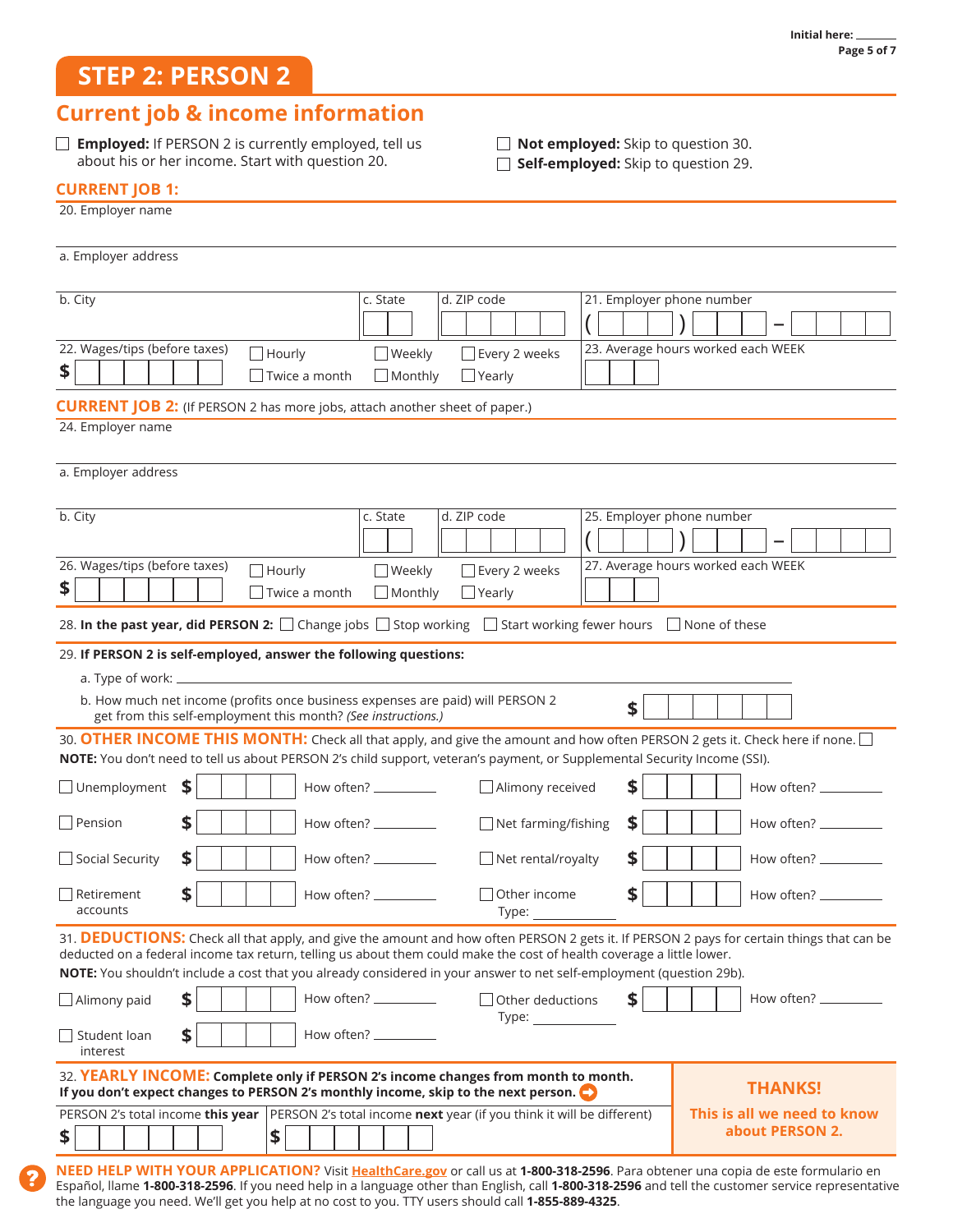#### **American Indian or Alaska Native (AI/AN) family member(s) STEP 3**

1. **Are you or is anyone in your family American Indian or Alaska Native?**

**NO. If no, skip to Step 4.** 

**YES. If yes, go to Appendix B.** 

## **STEP 4 Your family's health coverage**

Answer these questions for anyone who needs health coverage.

#### 1. **Is anyone enrolled in health coverage now from the following?**

| <b>Theory is all YES. If yes,</b> check the type of coverage and write the person(s)' name(s) next to the coverage they have. $\Box$ <b>NO.</b> |                                                                                           |
|-------------------------------------------------------------------------------------------------------------------------------------------------|-------------------------------------------------------------------------------------------|
| $\Box$ Medicaid $\Box$                                                                                                                          |                                                                                           |
|                                                                                                                                                 |                                                                                           |
| $\Box$ TRICARE (Don't check if you have Direct Care or Line of Duty)                                                                            | Is this COBRA coverage? □ Yes □ No<br>Is this a retiree health plan? $\Box$ Yes $\Box$ No |
| $\Box$ VA health care program $\Box$                                                                                                            | Other<br>Is this a limited-benefit plan (like a school accident policy)?<br>   Yes    No  |

#### 2. **Is anyone listed on this application offered health coverage from a job?**

Check yes even if the coverage is from someone else's job, such as a parent or spouse.

**YES. If yes,** you'll need to complete and include Appendix A. Is this a state employee benefit plan?  $\Box$  Yes  $\Box$  No

**NO. If no, continue to Step 5.**

#### **STEP 5 Read below & sign on the next page**

- I'm signing this application under penalty of perjury, which means I've provided true answers to all the questions on this form to the best of my knowledge. I know that I may be subject to penalties under federal law if I intentionally provide false or untrue information.
- I know that I must tell the Health Insurance Marketplace if anything changes (and is different than) what I wrote on this application. I can visit **HealthCare.gov** or call **1-800-318-2596** to report any changes. I understand that a change in my information could affect the eligibility for member(s) of my household.
- I know that under federal law, discrimination isn't permitted on the basis of race, color, national origin, sex, age, sexual orientation, gender identity, or disability. I can file a complaint of discrimination by visiting **[www.hhs.gov/ocr/office/file](http://www.hhs.gov/ocr/office/file)**.
- I know that my information on this form will be used only to determine eligibility for health coverage and will be kept private as required by law.
- Is anyone applying for health insurance on this application incarcerated (detained or jailed)?  $\Box$  Yes  $\Box$  No **If yes**, write the name of the person incarcerated here:

 $\Box$  Check here if this person is pending disposition of charges.

We need this information to check your eligibility for help paying for health coverage if you choose to apply. We'll check your answers using information in our electronic databases and databases from the Internal Revenue Service (IRS), Social Security, the Department of Homeland Security, and/or a consumer reporting agency. If the information doesn't match, we may ask you to send us proof.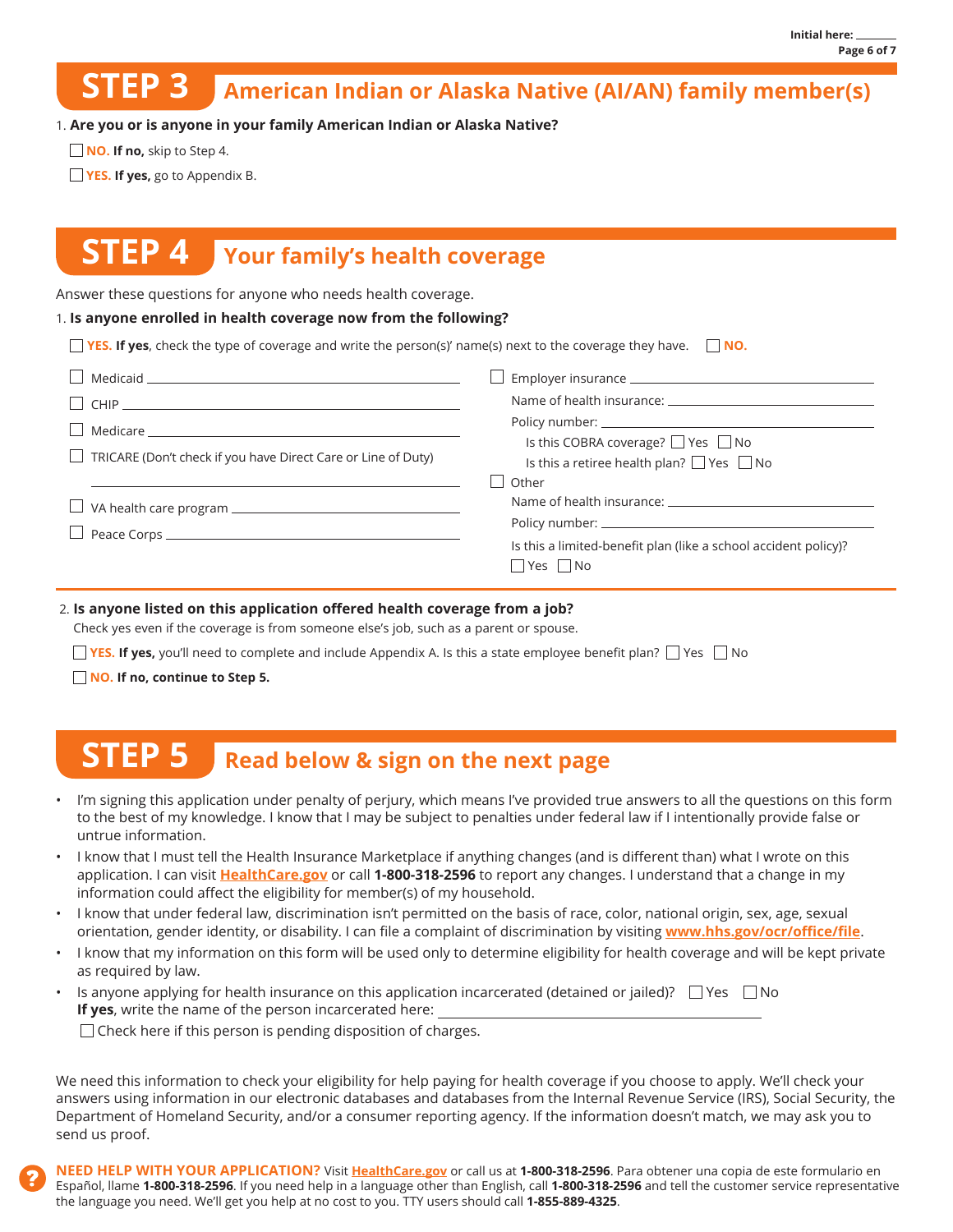## **(Continued) STEP 5**

#### **Renewal of coverage in future years**

To make it easier to determine my eligibility for help paying for health coverage in future years, I agree to allow the Marketplace to use income data, including information from tax returns. The Marketplace will send me a notice and let me make any changes, and I can opt out at any time.

Yes, renew my eligibility automatically for the next

 $\Box$  5 years (the maximum number of years allowed), or for a shorter number of years:

 $\Box$  4 years  $\Box$  3 years  $\Box$  2 years  $\Box$  1 year  $\Box$  Don't use information from tax returns to renew my coverage.

#### **If anyone on this application is eligible for Medicaid**

- I'm giving to the Medicaid agency our rights to pursue and get any money from other health insurance, legal settlements, or other third parties. I'm also giving to the Medicaid agency rights to pursue and get medical support from a spouse or parent.
- Does any child on this application have a parent living outside of the home?  $\Box$  Yes  $\Box$  No
- If yes, I know I'll be asked to cooperate with the agency that collects medical support from an absent parent. If I think that cooperating to collect medical support will harm me or my children, I can tell Medicaid and I may not have to cooperate.

#### **What should I do if I think my eligibility results are wrong?**

If you don't agree with what you qualify for, in many cases, you can ask for an appeal. Please review your eligibility notice to find appeals instructions specific to each person in your household, including how many days you have to request an appeal. Below is important information to consider when requesting an appeal:

- You can have someone request or participate in your appeal if you want to. That person can be a friend, relative, lawyer, or other individual. Or, you can request and participate in your appeal on your own.
- If you request an appeal, you may be able to keep your eligibility for coverage while your appeal is pending.
- The outcome of an appeal could change the eligibility of other members of your household.

To appeal your Marketplace eligibility results, log into your Marketplace account at **[HealthCare.gov/marketplace/individual](http://www.HealthCare.gov/marketplace/individual)** or call **1-800-318-2596**. TTY users should call **1-855-889-4325**. You can also mail an appeal request form or your own letter requesting an appeal to **Health Insurance Marketplace**, Dept. of Health and Human Services, 465 Industrial Blvd., London, KY 40750-0001. You can appeal eligibility for purchasing health coverage through the Marketplace, enrollment periods, tax credits, cost-sharing reductions, Medicaid, and CHIP, if you were denied these. If you qualify for tax credits or cost-sharing reductions, you can appeal the amount we determined you are eligible for. Depending on your state, you may be able to appeal through the Marketplace or you may have to request an appeal with the state Medicaid or CHIP agency.

**Sign this application.** The person who filled out Step 1 should sign this application. If you're an authorized representative, you may sign here as long as you've provided the information required in Appendix C.

| Signature | Date<br>(mm/dd/yyyy) |
|-----------|----------------------|
|           |                      |

## **STEP 6 Mail completed application.**

Mail your signed application to:

**Health Insurance Marketplace Dept. of Health and Human Services 465 Industrial Blvd. London, KY 40750-0001**

If you want to register to vote, you can complete a voter registration form at **usa.gov**.

#### **PRA Disclosure Statement**

According to the Paperwork Reduction Act of 1995, no persons are required to respond to a collection of information unless it displays a valid OMB control number. The valid OMB control number for this information collection is 0938-1191. The time required to complete this information collection is estimated to average 45 minutes per response, including the time to review instructions, search existing data resources, gather the data needed, and complete and review the information collection. If you have comments concerning the accuracy of the time estimate(s) or suggestions for improving this form, please write to: CMS, 7500 Security Boulevard, Attn: PRA Reports Clearance Officer, Mail Stop C4-26-05, Baltimore, Maryland 21244-1850.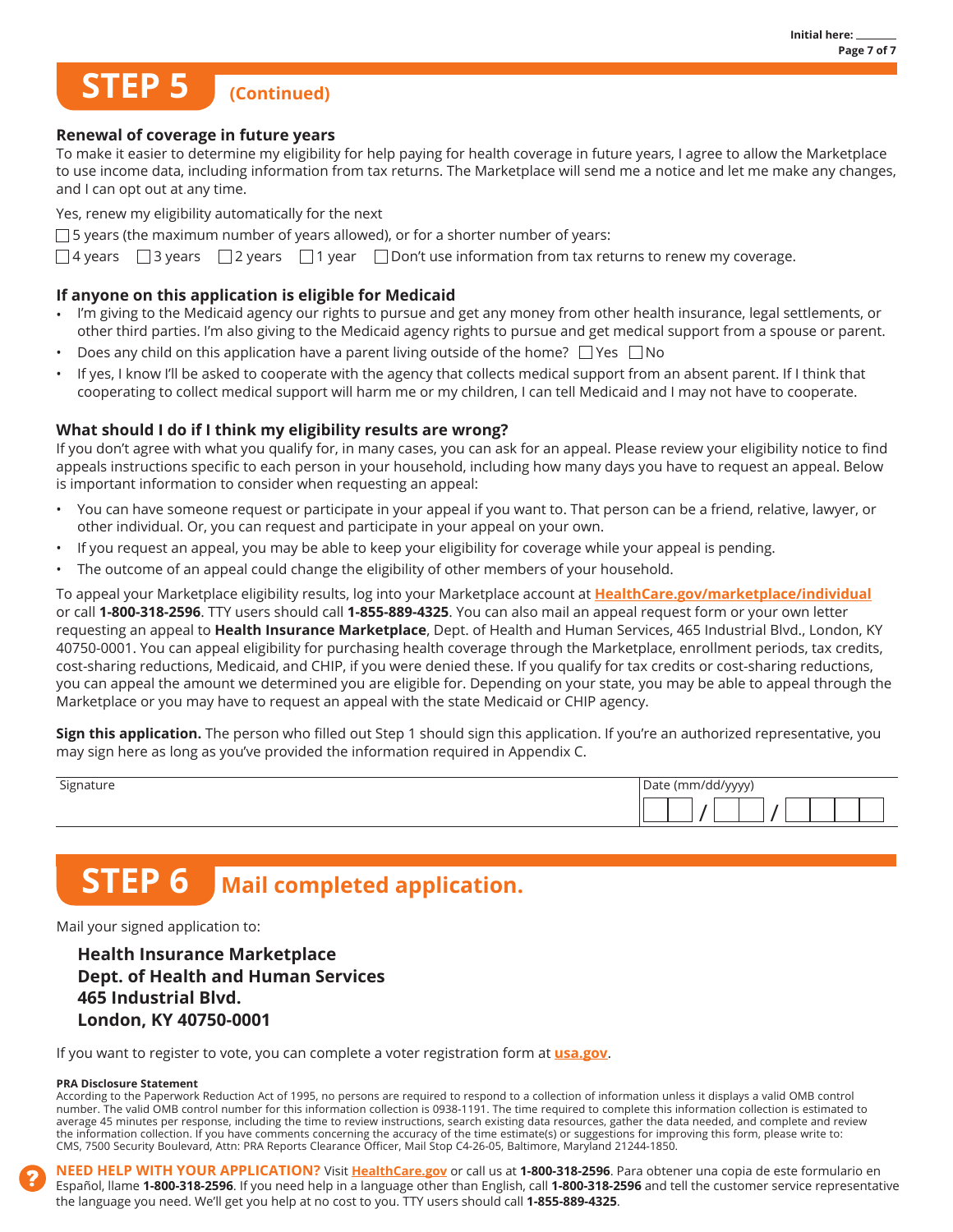## **APPENDIX A** Form Approved

## **Health Coverage from Jobs**

You **DON'T** need to answer these questions unless someone in the household is eligible for health coverage from a job. Attach a copy of this page for each job that offers coverage.

#### **Tell us about the job that offers coverage.**

Take the Employer Coverage Tool on the next page to the employer who offers coverage to help you answer these questions. You only need to include this page when you send in your application, not the Employer Coverage Tool.

### **Employee information**

| 1. Employee name (First, Middle, Last) | Z. Employee Social Security number |
|----------------------------------------|------------------------------------|
|                                        |                                    |

### **Employer information**

| 3. Employer name                                                                                                                                                                                                                                                                                                                                                             | 4. Employer Identification Number (EIN) |
|------------------------------------------------------------------------------------------------------------------------------------------------------------------------------------------------------------------------------------------------------------------------------------------------------------------------------------------------------------------------------|-----------------------------------------|
|                                                                                                                                                                                                                                                                                                                                                                              |                                         |
| 5. Employer address                                                                                                                                                                                                                                                                                                                                                          | 6. Employer phone number                |
|                                                                                                                                                                                                                                                                                                                                                                              |                                         |
| 7. City                                                                                                                                                                                                                                                                                                                                                                      | 8. State<br>9. ZIP code                 |
|                                                                                                                                                                                                                                                                                                                                                                              |                                         |
| 10. Who can we contact about employee health coverage at this job?                                                                                                                                                                                                                                                                                                           |                                         |
| 11. Phone number (if different from above)<br>12. Email address                                                                                                                                                                                                                                                                                                              |                                         |
|                                                                                                                                                                                                                                                                                                                                                                              |                                         |
|                                                                                                                                                                                                                                                                                                                                                                              |                                         |
| 13. Are you currently eligible for coverage offered by this employer, or will you become eligible in the next 3 months?                                                                                                                                                                                                                                                      |                                         |
| $\Box$ Yes (Continue)                                                                                                                                                                                                                                                                                                                                                        |                                         |
| 13a. If you're in a waiting or probationary period, when can you enroll in coverage? (mm/dd/yyyy)                                                                                                                                                                                                                                                                            |                                         |
|                                                                                                                                                                                                                                                                                                                                                                              |                                         |
|                                                                                                                                                                                                                                                                                                                                                                              |                                         |
|                                                                                                                                                                                                                                                                                                                                                                              |                                         |
| List the names of anyone else who is eligible for coverage from this job.                                                                                                                                                                                                                                                                                                    |                                         |
|                                                                                                                                                                                                                                                                                                                                                                              |                                         |
| $\Box$ No (Stop here and go to Step 5 in the application)                                                                                                                                                                                                                                                                                                                    |                                         |
| Tell us about the health plan offered by this employer.                                                                                                                                                                                                                                                                                                                      |                                         |
| 14. Does the employer offer a health plan that meets the minimum value standard*? $\Box$ Yes $\Box$ No                                                                                                                                                                                                                                                                       |                                         |
| 15. For the lowest-cost plan that meets the minimum value standard* offered only to the employee (don't include family plans):<br>If the employer has wellness programs, provide the premium that the employee would pay if he/ she received the maximum discount for<br>any tobacco cessation programs, and did not receive any other discounts based on wellness programs. |                                         |
|                                                                                                                                                                                                                                                                                                                                                                              |                                         |
| a. How much would the employee have to pay in premiums for this plan? $\frac{1}{2}$<br>b. How often? $\square$ Weekly $\square$ Every 2 weeks $\square$ Twice a month $\square$ Once a month $\square$ Quarterly $\square$ Yearly                                                                                                                                            |                                         |
| 16. What change will the employer make for the new plan year (if known)?                                                                                                                                                                                                                                                                                                     |                                         |
| $\Box$ Employer won't offer health coverage                                                                                                                                                                                                                                                                                                                                  |                                         |
| □ Employer will start offering health coverage to employees or change the premium for the lowest-cost plan available only to the employee that meets the minimum value standard.* (Premium should reflect the discount for we                                                                                                                                                |                                         |
|                                                                                                                                                                                                                                                                                                                                                                              |                                         |
| a. How much will the employee have to pay in premiums for that plan? $\frac{1}{2}$<br>b. How often? $\Box$ Weekly $\Box$ Every 2 weeks $\Box$ Twice a month $\Box$ Once a month $\Box$ Quarterly $\Box$ Yearly                                                                                                                                                               |                                         |

\*An employer-sponsored health plan meets the "minimum value standard" if the plan's share of the total allowed benefit costs covered by the plan is no less than 60 percent of such costs (Section 36B(c)(2)(C)(ii) of the Internal Revenue Code of 1986).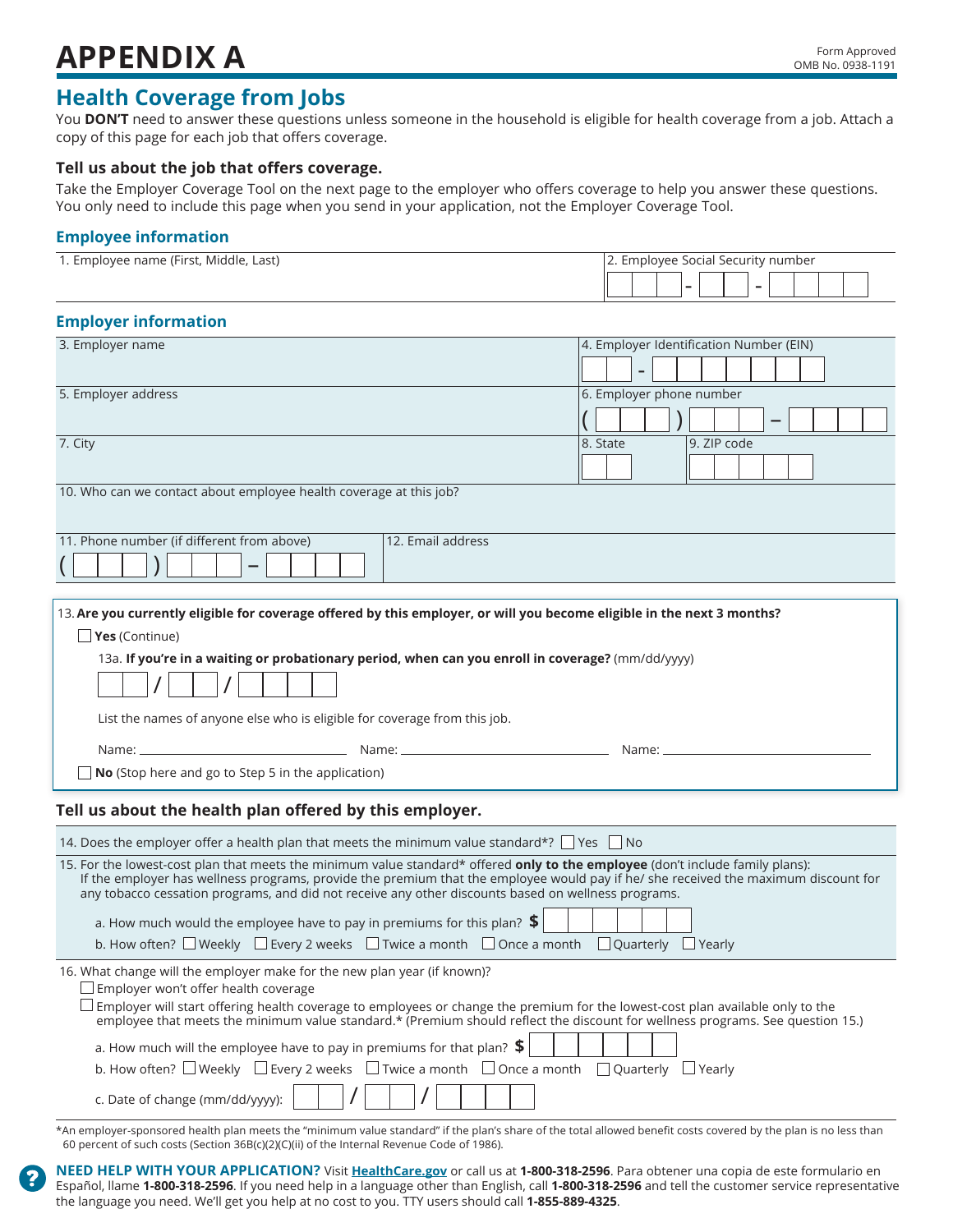# **EMPLOYER COVERAGE TOOL**

Use this tool to help answer questions in your Marketplace application, Appendix A. That part of the application asks about any employer health coverage that you're eligible for (even if it's from another person's job, like a parent or a spouse). The information in the numbered boxes below match the boxes in Appendix A. For example, you can use the answer to question 14 on this page to answer question 14 on Appendix A. **Write your name and Social Security number in boxes 1 and 2 and ask the employer to fill out the rest of the form. Complete one tool for each employer that offers health coverage that you're eligible for.**

## **EMPLOYEE information**

The **employee** needs to fill out this section.

| 1. Employee name (First, Middle, Last) | 2. Employee Social Security Number |
|----------------------------------------|------------------------------------|
|----------------------------------------|------------------------------------|

|  | 2. Employee Social Security Number |  |  |  |  |
|--|------------------------------------|--|--|--|--|
|  |                                    |  |  |  |  |
|  |                                    |  |  |  |  |

## **EMPLOYER information**

Ask the **employer** for this information.

| 3. Employer name                                                                                                                                                                                                                                              | 4. Employer Identification Number (EIN) |
|---------------------------------------------------------------------------------------------------------------------------------------------------------------------------------------------------------------------------------------------------------------|-----------------------------------------|
|                                                                                                                                                                                                                                                               |                                         |
| 5. Employer address (the Marketplace will send notices to this address)                                                                                                                                                                                       | 6. Employer phone number                |
|                                                                                                                                                                                                                                                               |                                         |
| 7. City                                                                                                                                                                                                                                                       | 9. ZIP code<br>8. State                 |
|                                                                                                                                                                                                                                                               |                                         |
|                                                                                                                                                                                                                                                               |                                         |
| 10. Who can we contact about employee health coverage at this job?                                                                                                                                                                                            |                                         |
| 11. Phone number (if different from above)<br>12. Email address                                                                                                                                                                                               |                                         |
|                                                                                                                                                                                                                                                               |                                         |
|                                                                                                                                                                                                                                                               |                                         |
| 13. Is the employee currently eligible for coverage offered by this employer, or will the employee be eligible in the next 3 months?                                                                                                                          |                                         |
| <b>Yes</b> (Go to question 13a.)                                                                                                                                                                                                                              |                                         |
| 13a. If the employee is not eligible today, including as a result of a waiting or probationary period, when is the employee eligible for                                                                                                                      |                                         |
| (mm/dd/yyyy) (Go to next question)<br>coverage?                                                                                                                                                                                                               |                                         |
| $\Box$ No (STOP and return this form to employee)                                                                                                                                                                                                             |                                         |
| Tell us about the <b>health plan</b> offered by this <b>employer</b> .                                                                                                                                                                                        |                                         |
| Does the employer offer a health plan that covers an employee's spouse or dependent?                                                                                                                                                                          |                                         |
| $\Box$ Yes. Which people? $\Box$ Spouse $\Box$ Dependent(s)                                                                                                                                                                                                   |                                         |
| $\Box$ No                                                                                                                                                                                                                                                     |                                         |
| (Go to question 14)<br>14. Does the employer offer a health plan that meets the minimum value standard*?                                                                                                                                                      |                                         |
| $\Box$ Yes (Go to question 15) $\Box$ No (STOP and return this form to employee)                                                                                                                                                                              |                                         |
| 15. For the lowest-cost plan that meets the minimum value standard* offered only to the employee (don't include family plans): If the                                                                                                                         |                                         |
| employer has wellness programs, provide the premium that the employee would pay if he/she received the maximum discount for any                                                                                                                               |                                         |
| tobacco cessation programs, and didn't receive any other discounts based on wellness programs.                                                                                                                                                                |                                         |
| a. How much would the employee have to pay in premiums for this plan? $\frac{1}{2}$                                                                                                                                                                           |                                         |
| b. How often? $\Box$ Weekly $\Box$ Every 2 weeks $\Box$ Twice a month $\Box$ Once a month $\Box$ Quarterly $\Box$ Yearly                                                                                                                                      | (Go to next question)                   |
| If the plan year will end soon and you know that the health plans offered will change, go to question 16. If you don't know, STOP and return<br>this form to employee.                                                                                        |                                         |
| 16. What change will the employer make for the new plan year?                                                                                                                                                                                                 |                                         |
| Employer won't offer health coverage                                                                                                                                                                                                                          |                                         |
| Employer will start offering health coverage to employees or change the premium for the lowest-cost plan that meets the minimum                                                                                                                               |                                         |
| value standard* and is available to the employee only. (Premium should reflect the discount for wellness programs. See question 15.)                                                                                                                          |                                         |
| a. How much will the employee have to pay in premiums for that plan? $$$                                                                                                                                                                                      |                                         |
| b. How often? $\Box$ Weekly $\Box$ Every 2 weeks $\Box$ Twice a month $\Box$ Once a month $\Box$ Quarterly                                                                                                                                                    | $\Box$ Yearly                           |
| c. Date of change (mm/dd/yyyy):                                                                                                                                                                                                                               |                                         |
| *An employer-sponsored health plan meets the "minimum value standard" if the plan's share of the total allowed benefit costs covered by the plan is no less than<br>60 percent of such costs (Section 36B(c)(2)(C)(ii) of the Internal Revenue Code of 1986). |                                         |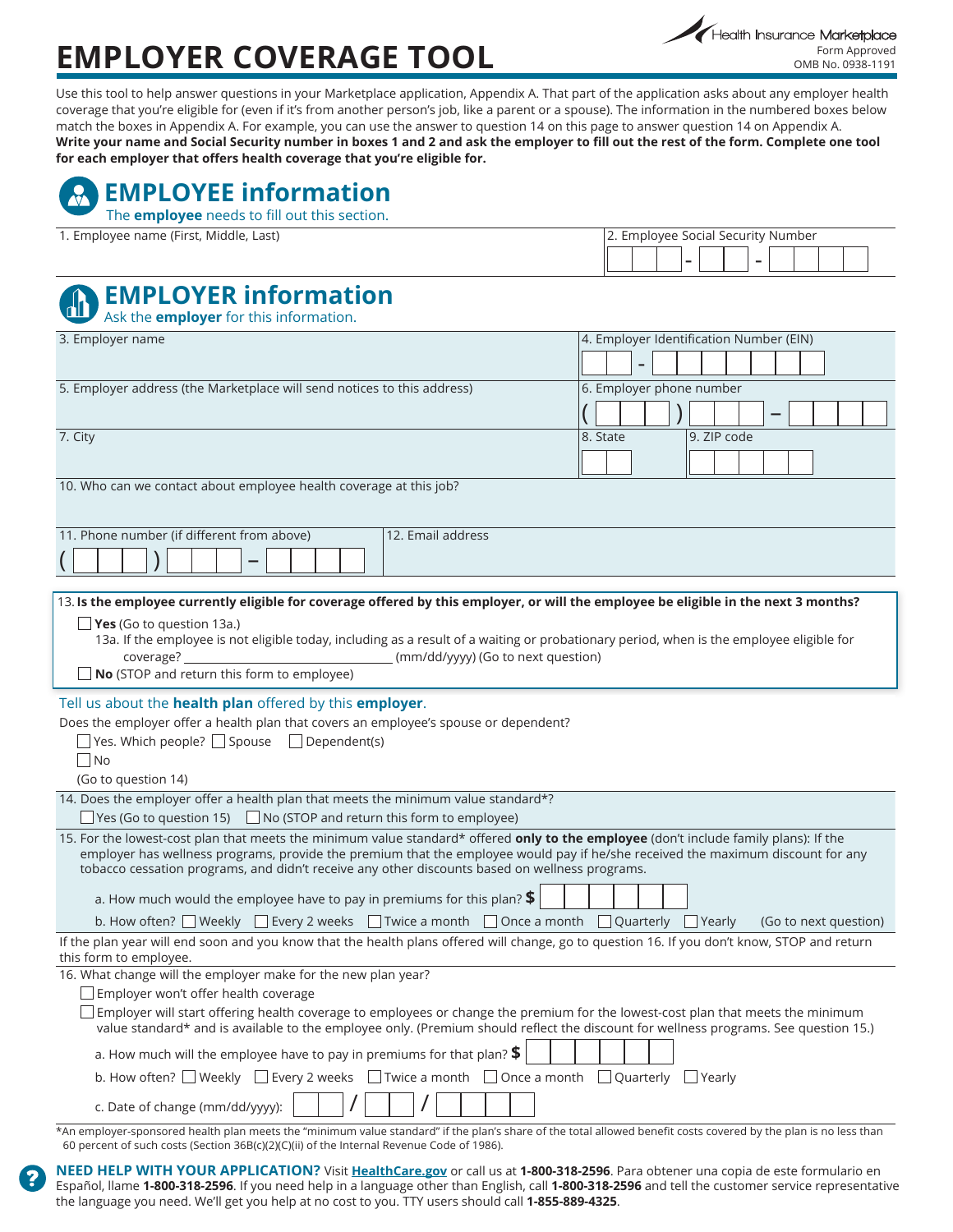## **APPENDIX B** Form Approved

### **American Indian or Alaska Native Family Member (AI/AN)**

Complete this appendix if you or a family member are American Indian or Alaska Native. Submit this with your Application for Health Coverage & Help Paying Costs.

#### **Tell us about your American Indian or Alaska Native family member(s).**

American Indians and Alaska Natives can get services from the Indian Health Services, tribal health programs, or urban Indian health programs. They also may not have to pay cost sharing and may get special monthly enrollment periods. Answer the following questions to make sure your family gets the most help possible.

**NOTE:** If you have more people to include, make a copy of this page and attach.

|                                                                                                                                                                                                                                                                                                                                                                                                                                                                                                                                                                                                                                               | <b>AI/AN PERSON 1</b>                                                                                                                                                                                                                        | <b>AI/AN PERSON 2</b>                                                                                                                                                                                                                                    |
|-----------------------------------------------------------------------------------------------------------------------------------------------------------------------------------------------------------------------------------------------------------------------------------------------------------------------------------------------------------------------------------------------------------------------------------------------------------------------------------------------------------------------------------------------------------------------------------------------------------------------------------------------|----------------------------------------------------------------------------------------------------------------------------------------------------------------------------------------------------------------------------------------------|----------------------------------------------------------------------------------------------------------------------------------------------------------------------------------------------------------------------------------------------------------|
| 1. Name<br>(First name, Middle name, Last name)                                                                                                                                                                                                                                                                                                                                                                                                                                                                                                                                                                                               | Middle<br>First                                                                                                                                                                                                                              | Middle<br>First                                                                                                                                                                                                                                          |
|                                                                                                                                                                                                                                                                                                                                                                                                                                                                                                                                                                                                                                               | Last                                                                                                                                                                                                                                         | Last                                                                                                                                                                                                                                                     |
| 2. Member of a federally recognized tribe?                                                                                                                                                                                                                                                                                                                                                                                                                                                                                                                                                                                                    | $\Box$ Yes<br>If yes, tribe name                                                                                                                                                                                                             | $\Box$ Yes<br>If yes, tribe name                                                                                                                                                                                                                         |
|                                                                                                                                                                                                                                                                                                                                                                                                                                                                                                                                                                                                                                               | No.                                                                                                                                                                                                                                          | $\Box$ No                                                                                                                                                                                                                                                |
| 3. Has this person ever gotten a service from the<br>Indian Health Service, a tribal health program,<br>or urban Indian health program, or through a<br>referral from one of these programs?                                                                                                                                                                                                                                                                                                                                                                                                                                                  | $\Box$ Yes<br>$\Box$ No<br>If no, is this person eligible to get<br>services from the Indian Health Service,<br>tribal health programs, or urban Indian<br>health programs, or through a referral<br>from one of these programs?<br>∃Yes ∩No | $\Box$ Yes<br>$\Box$ No<br>If no, is this person eligible to get services<br>from the Indian Health Service, tribal<br>health programs, or urban Indian health<br>programs, or through a referral from one<br>of these programs?<br>$\Box$ Yes $\Box$ No |
| 4. Certain money received may not be counted<br>for Medicaid or the Children's Health Insurance<br>Program (CHIP). List any income (amount and<br>how often) reported on your application that<br>includes money from these sources:<br>Per capita payments from a tribe that<br>come from natural resources, usage rights,<br>leases, or royalties<br>Payments from natural resources, farming,<br>ranching, fishing, leases, or royalties from<br>land designated as Indian trust land by<br>the Department of Interior (including<br>reservations and former reservations)<br>Money from selling things that have<br>cultural significance | \$                                                                                                                                                                                                                                           | \$                                                                                                                                                                                                                                                       |